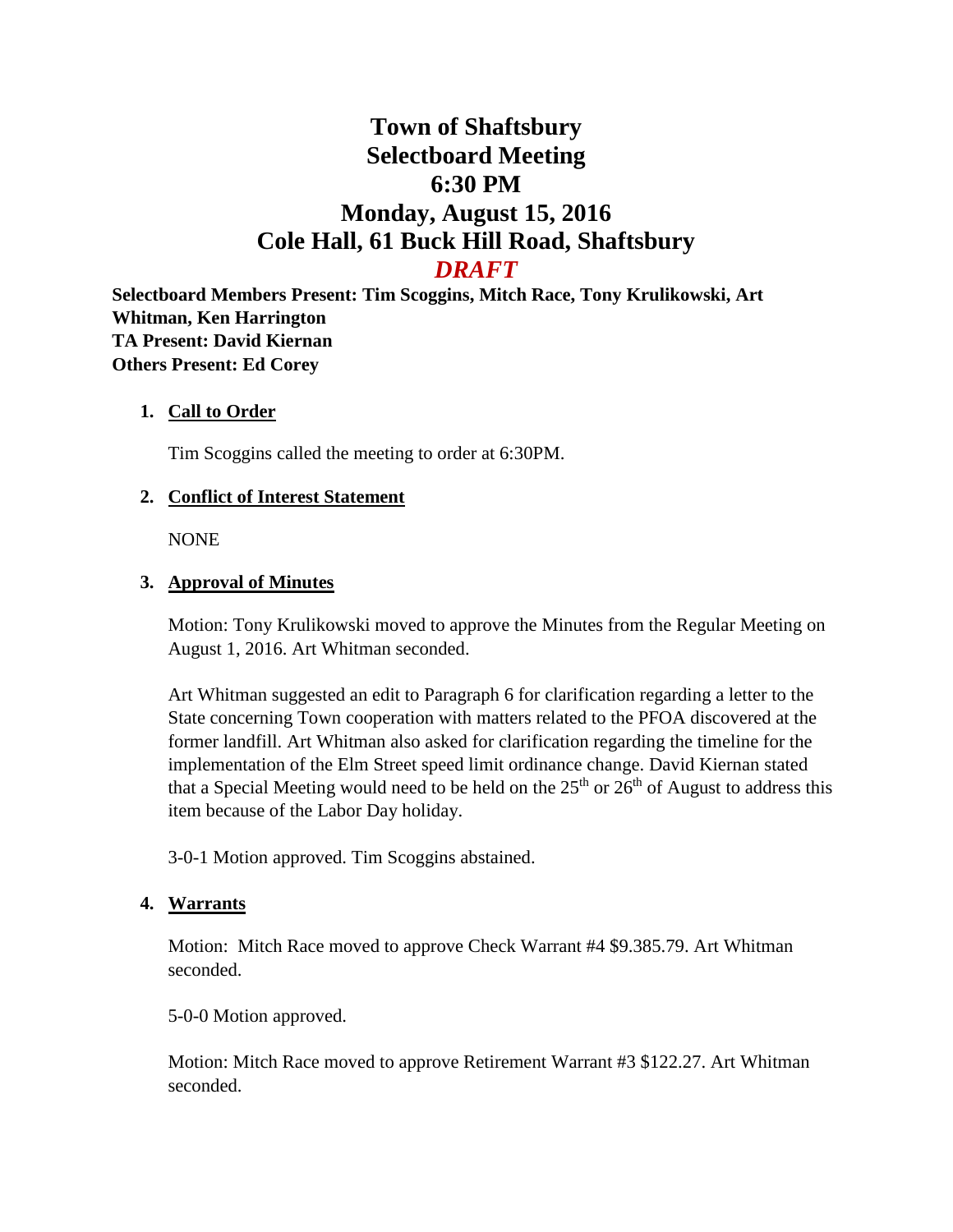5-0-0 Motion approved.

Motion: Mitch Race moved to approve Payroll Warrant #3 \$17,645.52. Tony Krulikowski seconded.

5-0-0 Motion approved.

### **5. Announcements**

NONE

### **6. Public Comments**

Ed Corey came before the Board to say that there is currently no legible sign on Corey Drive as the existing sign is "all faded out." Mr. Corey also stated that he submitted a letter regarding the PFOA discovered at the wells at the former landfill and asked why that letter had not been addressed by the Board. Tim Scoggins said that the general way that Selectboard interacted with the public has been through this particular portion of the Board meetings.

Ed Corey said that given the discovery of the PFOA at the former landfill site leads him to believe that the Town should not construct the new Town garage off of North Road. Mr. Corey pointed out that the Town has purchased three (3) parcels adjacent to that site for \$120,000.00 over the past few years and he's glad that the PFOA was found before construction could begin on the garage. Tim Scoggins said that he personally believed that the presence of low levels of PFOA found at the former landfill site did not change the water situation at the proposed garage site at all. Mr. Scoggins pointed out that the levels found in the one well tested were just barely above the State of Vermont's standard of 20 parts per trillion. Mr. Scoggins went on to say that levels of iron and manganese above State standards had previously been found in the monitoring wells near the property and it was the expectation of the Board that bottled water would need to be provided for drinking at the new garage site, but that the water could be used for washing trucks and other industrial purposes.

Mr. Corey asked how many wells will be tested at the site for PFOA contamination. Mr. Scoggins said that four (4) wells downgrade from the former landfill site would be tested. Mr. Corey asked about testing the well at the former Crawford property and Mr. Scoggins again said that the only wells tested were in the direction of water flow from the landfill. David Kiernan said that the State and their engineers would put together a plan of the wells that needed to be tested and that report would be issued soon.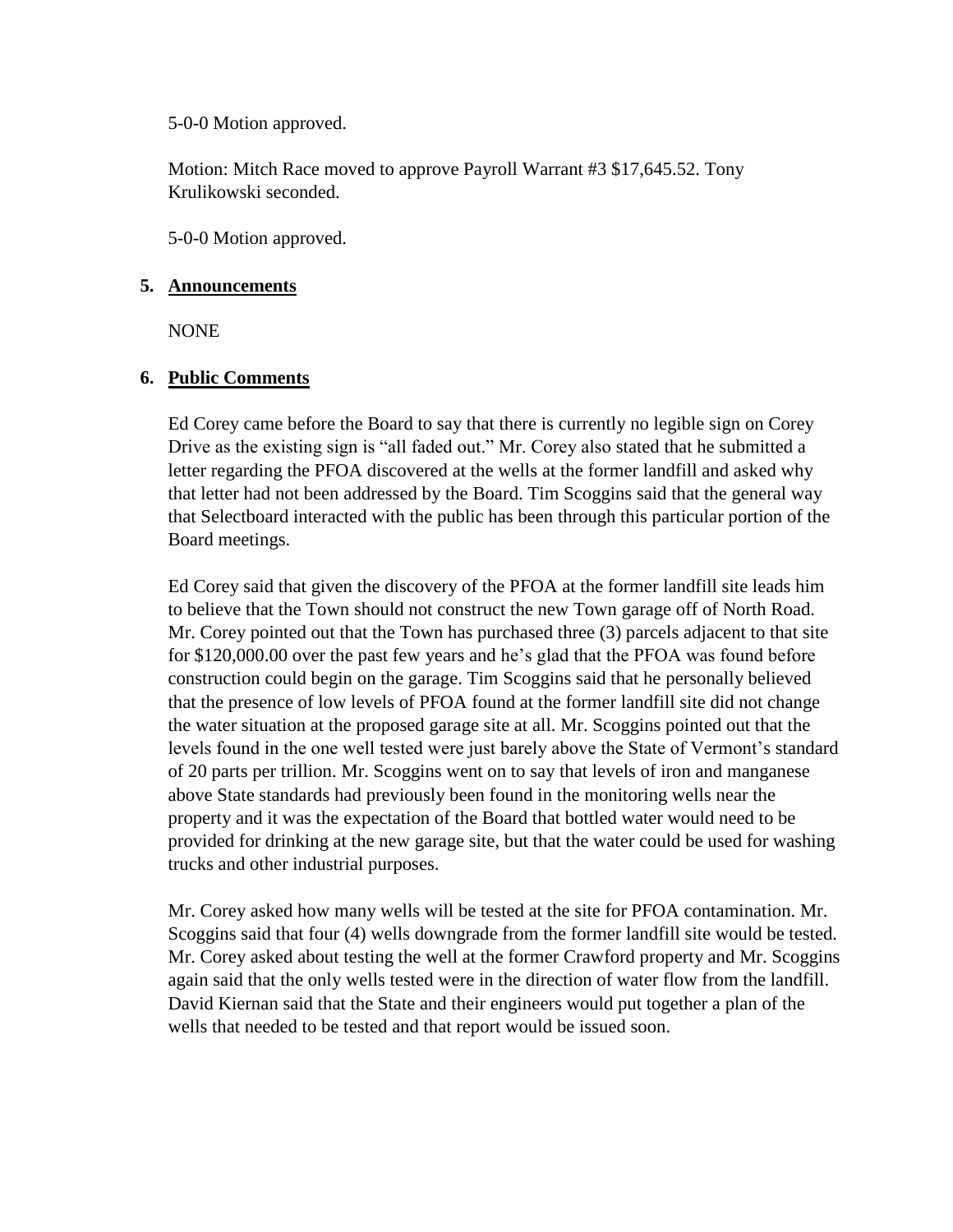Mr. Corey then inquired about the number of wells surrounding the site that were currently being monitored for other contaminants. Mr. Scoggins asked Mr. Corey to specify the nature of his inquiry and Mr. Corey then concluded his comments.

# **7. Treasurer's Report**

Melanie Dexter reported that at the September  $1<sup>st</sup>$  meeting, she would have final figures from the previous year's budget as there are still items coming in for review.

Ms. Dexter then directed the Board to her mid-month report and stated that cash flow is still strong and that she will not tap into the Town's line of credit until the cash on hand is below \$100,000.00.

Art Whitman asked about payments for the paving projects and David Kiernan said that when those payments come due, the Town will likely need to tap into the line of credit. Ms. Dexter said that when that time comes, the transaction takes a matter of hours.

# **8. FY17 Tax Rate**

Melanie Dexter reported that the Grand List came in today (August  $15<sup>th</sup>$ ) and she is now asking to Board to approve a Municipal Tax Rate of 0.3842, which is just slightly below last year's rate of 0.3894. Ms. Dexter said that even when combined with the School Tax Rate, the overall rate is almost flat compared with last year.

Motion: Ken Harrington moved to set the Municipal Tax Rate for FY17 at \$0.3842 per \$100.00 of valuation. Art Whitman seconded.

5-0-0 Motion approved.

# **9. Road Foreman Report**

David Kiernan delivered the Road Foreman report and stated that Harvest Hills and Hewitt Drive had all been repaved and the Town is now waiting on the chip sealing. Mr. Kiernan reported that Beaudoin Brothers finished the grading on East Road and he hoped that the paving would be completed later this week. The Town crew was out grading and doing clean-up from a storm on Saturday, August  $13<sup>th</sup>$ . Mr. Kiernan said that the crew would next be working in fabric projects in anticipation of the fall season. Mr. Kiernan asked any members of the public concerned with road conditions to call him at the office.

# **10. Zoning By-Laws proposed changes – Chris Williams Planning Commission**

Chris Williams, Chairman of the Planning Commission, and David Mance, member of the Planning Commission, came before the Board to discuss the proposed changes to the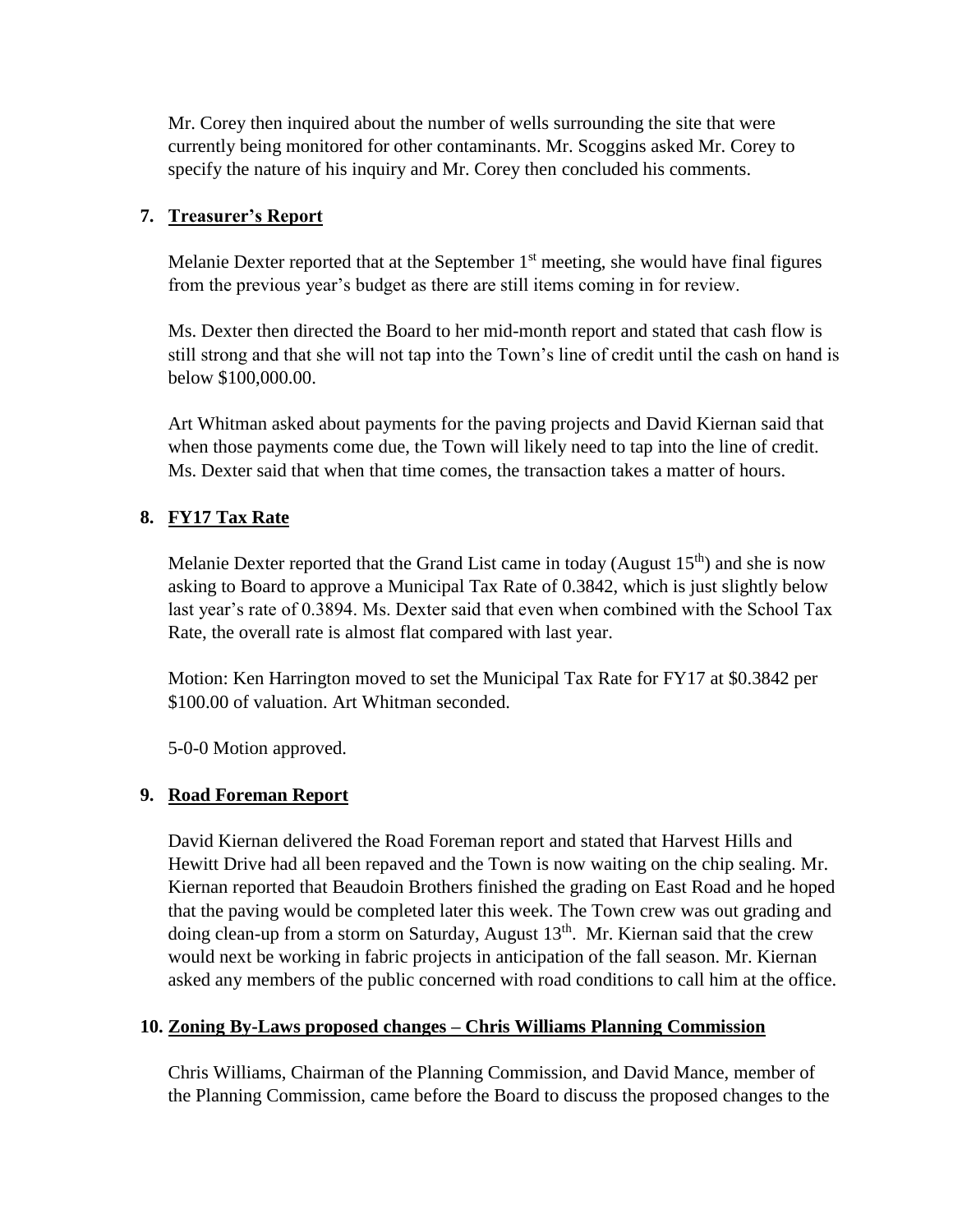Town's Zoning By-Laws. The changes have been made with the assistance of Jim Sullivan of the Bennington County Regional Commission (BCRC).

Mr. Williams began by saying that Zoning regulations have been in place in Shaftsbury for thirty (30) years and that this is the first comprehensive review of the By-Laws in that time. The Planning Commission has found a series of contradictions in the current set of By-Laws; references are made to sections that no longer exist. Mr. Williams also pointed out that Vermont Land Use regulations have changed over the past 36 years and that the State now oversees such things as telecommunication towers. The Planning Commission also discovered that the By-Laws concerning the Village District and the use of property for commercial purposes were quite restrictive in nature, as the concern at the time of the original adoption of the By-Laws limiting over-development. Mr. Williams went on to say that commercial use of property in the Commercial District was conditional and subject to the approval of the Development Review Board. Mr. Williams said that the Planning Commission desires to "open up" the By-Laws to encourage commerce by changing certain uses from conditional use to permitted use with site plan review. Mr. Williams said that the Commission is about halfway through the process of the full review of the By-Laws.

Tim Scoggins asked Mr. Williams to read from the Planning Commission's letter to the Board enumerating the major changes proposed to the By-Laws:

- The Recreational Overlay Zone along Route 7A has been deleted to streamline regulations and the uses have been incorporated into those allowed by the Roadside Commercial District.
- The Shoreline District has been deleted because State statutes govern these portions of property.
- The Village Commercial District has been renamed the Village Center District.
- Setbacks (front, rear and side) for commercial uses have been reduced to accommodate non-conforming structures in the Commercial District that are highdensity and close to the road and other structures.

Art Whitman asked what differentiated the two commercial districts in the Village. David Mance said that at one time, the residents of the area lying south of the corner of 7A and Church Street had petitioned to limit the allowable commercial uses. Mr. Mance said that Planning Commission is discussing the possibility of having just one commercial district.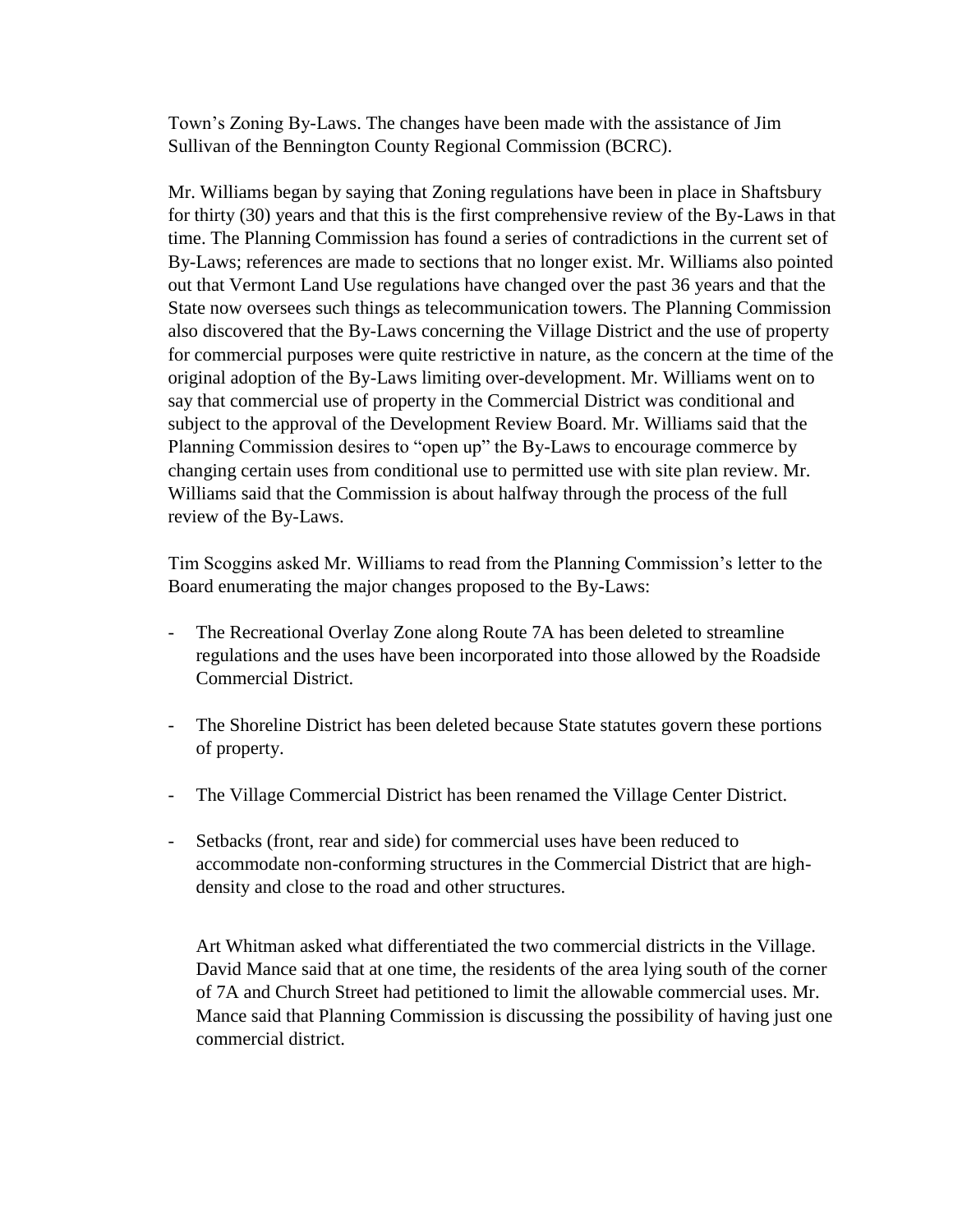- Regulations for telecommunications structures have been deleted as they now fall under State rules.
- Conditional uses in the Roadside Commercial District have been expanded include restaurants.
- Permitted uses in the Forest and Recreation District now include "commercial or noncommercial facilities supporting non-motorized, low-impact dispersed recreational activities that are suitable for the forest environment."
- A section on non-conforming structures has been added to compliment the present non-conforming uses.
- As own-drawn site plans have been found to be inaccurate or incomplete in the past, the By-Laws now require that the plans be prepared by a licensed design professional.

Ken Harrington asked if that section could be modified or removed as the cost of a professional designer could be a deterrent to applicants. David Mance said that there could be an opportunity for the DRB to provide a waiver, but that the DRB relies on plans that are sometimes inaccurate and then properties end up in violation of the Zoning By-Laws. Mr. Mance said that the applicants are responsible for certifying accuracy of the plans and it's not the Town's responsibility to manage the design. Ken Harrington asked if the Zoning Administrator could oversee compliance with the By-Laws for an additional fee and Mr. Mance replied that the skill set needed to evaluate sites was not part of the Zoning Administrator's job and the travel time alone would not be cost effective. Tim Scoggins said that he was also concerned with the requirement that the site plan be submitted by a licensed design professional but that the Planning Commission had convinced him that inaccurate plans are a problem and that code violations have occurred as a result of inaccuracies.

Chris Williams said that there is software available that will assist individuals in preparing site plans. Mr. Williams went on to say, however, that details such as drainage and grading are better left to professionals.

- Metal waste, solid waste and hazardous waste facilities have been deleted from the Commercial Industrial District as it was felt that these high impact uses should not occur within such a visible corridor.

Mr. Williams then highlighted the questions that the Planning Commission are currently contemplating:

- Does Shaftsbury need two separate commercial districts? Should commercial uses be governed by lot size and wastewater requirements?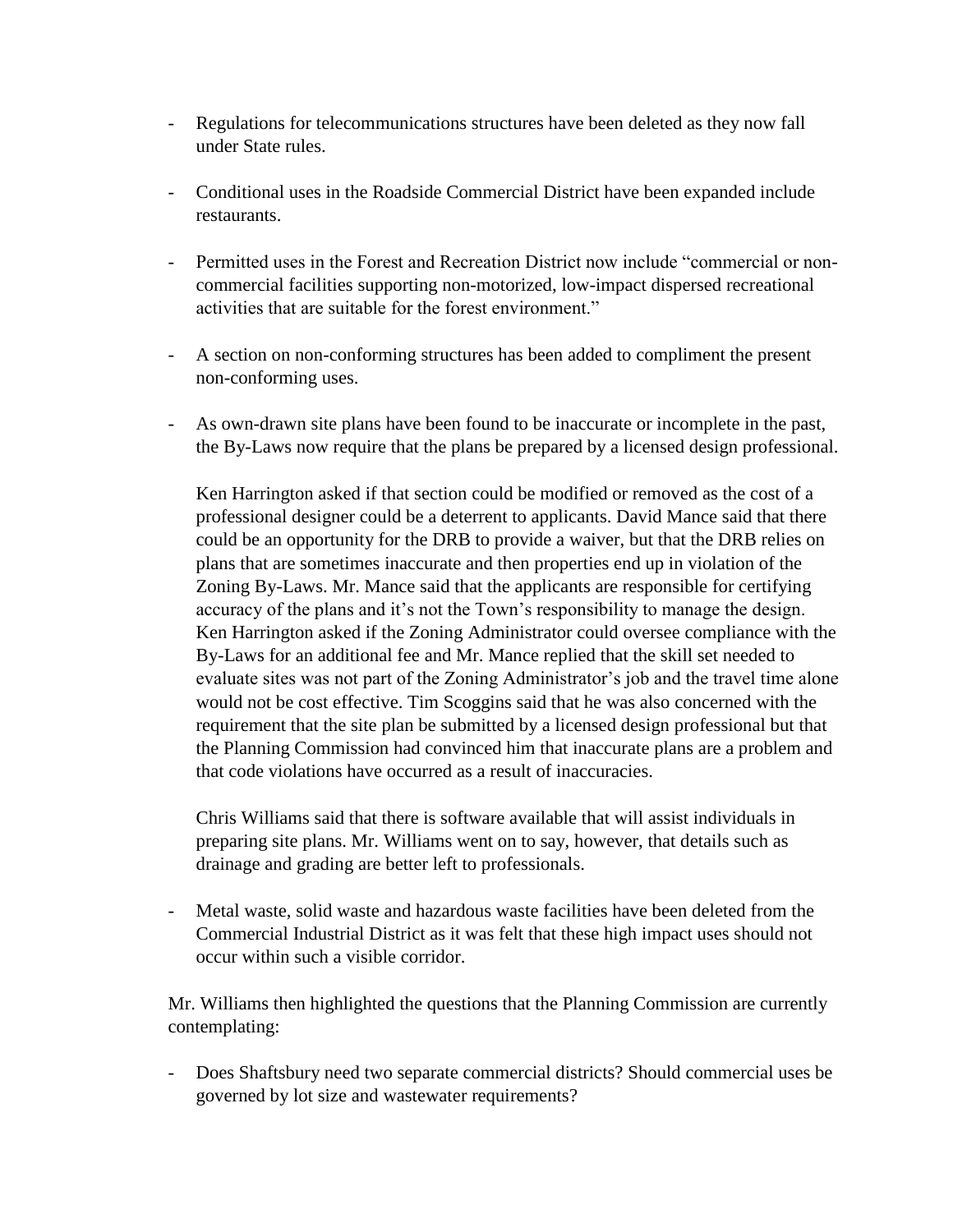- Should the industrial districts be classified separately (the area near the former Stanley Tools as "low-impact" and the area along Airport Road as "high-impact")?
- Should mixed-uses be allowed in all districts?
- Does land grading constitute land development (present By-Laws say that it does)? Should a permit be required for large-scale regarding?
- Should the Town implement an Aquifer Protection Overlay Zone for the West Mountain aquifer?
- Should the Town implement a Ridgeline Overlay Zone to prevent the construction of camps on highly visible ridgelines?

Art Whitman asked if there are currently restrictions on the construction of camps. David Mance said that this is more of a question of aesthetics.

Mr. Mance said that he hoped that be streamlining the By-Laws, the Planning Commission could offer guidance to residents in the form of flow charts and tables, hopefully making the zoning process easier to understand.

Chris Williams invited the public to attend Planning Commission meetings the second and fourth Tuesdays of every month at 7:00PM at Cole Hall.

# **11. PFOA – Landfill Update**

Tim Scoggins said that the Town is currently awaiting the results of the tests of the private wells in the immediate vicinity of the former landfill. David Kiernan said that all wells, except for one, had been tested last week. The property owner of the one untested well declined the test. Mr. Kiernan said that he expected results on August  $26<sup>th</sup>$ . Mr. Kiernan said that the Town wells have not been tested yet and those will be selected by the State.

Art Whitman asked if there was any legal consequence for the Town concerning the one property owner who declined the test of their well. David Kiernan said that he hadn't talked to the Town's attorney yet but that the Town cannot mandate the test. Mr. Whitman suggested that the property owner sign a waiver, and Tim Scoggins asked Mr. Kiernan to consult with the State to see what the best course of action should be.

Tim Scoggins reminded the public that the Selectboard had sent a letter to Alyssa Schuren from the State and while no formal response had been received, Ms. Schuren was sympathetic to the Town's position but is awaiting on the results from the private well tests to address the matter. Mr. Scoggins said that he believed this is a prudent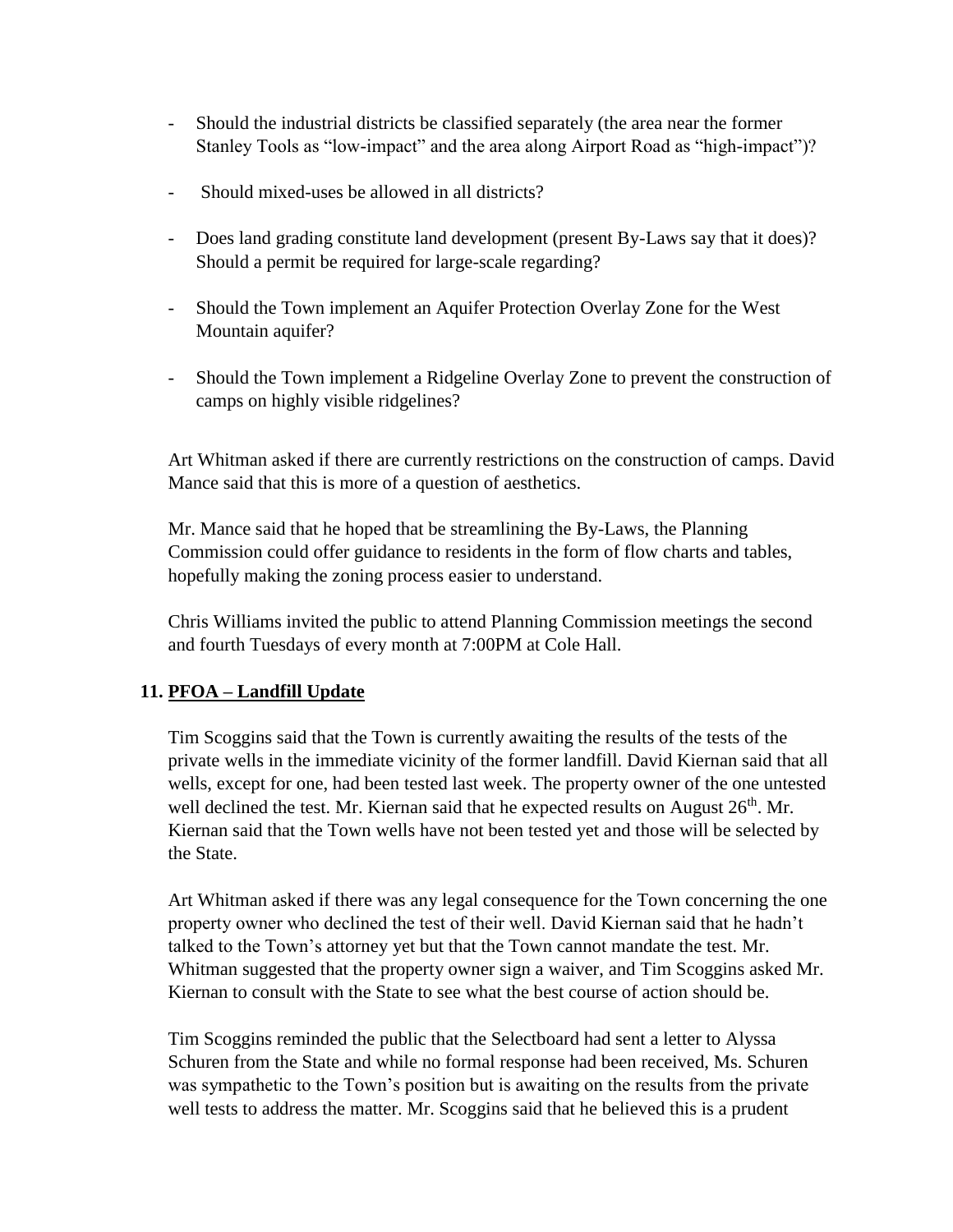course of action as no PFOA may be found or, if only a few wells are contaminated, point-of-entry systems can be installed. Mr. Scoggins said that he expected Shaftsbury to be only the first of many towns that will be grappling with this problem.

Ken Harrington asked if PFOA contamination is found clustered on several properties if testing will be expanded to surrounding areas. David Kiernan said that if contamination was found anywhere, the testing area would be expanded a half mile in every direction. Tim Scoggins said that it was not quite understood how the PFOA spreads.

Tony Krulikowski asked what the cost to the Town has been to date. Mr. Kiernan said that for just the preliminary testing, he expected the cost to be about \$25,000.00, plus the cost of testing the Town's wells (estimated at about \$4,000.00).

# **12. Sidewalk Project Corner of 7A and Church**

### **a. Award Construction Bid**

David Kiernan reported that one (1) bid was received for the construction of the sidewalk, submitted by Weaver Excavating. Mr. Kiernan reported that both VTrans and KAS recommended not accepting that bid because of cost factors. Between the proposal received on the construction portion and the separate inspection portion, the cost to the Town would be approximately \$60,000.00. Mr. Kiernan said that the addition of the street lights, pedestrian crossing sign and radar speed signs to the bid contributed significantly to the proposed cost.

David Kiernan said that either the one (1) bid submitted was too high or the project scope has expanded such from the original planning that the projected budget is now too low. Mr. Kiernan said that the Board would need to see other bids in order to make that determination and he said that he would be putting the project back out to bid should the Board choose not to accept Weaver's bid. KAS and VTrans reported that similar projects have been constructed at costs lower than Weaver's bid.

David Kiernan said that he would be able to put the project out to bid by Thursday, August 18<sup>th</sup> but that the estimated completion date would need to be adjusted and may need to accommodate a spring construction schedule. Should the project actually cost more than anticipated, the Board can then budget for additional funds for FY18.

#### **b. Award Construction Inspection Bid**

David Kiernan suggested that the Board hold the bids for the construction inspection until more bids have been received on the construction portion of the project.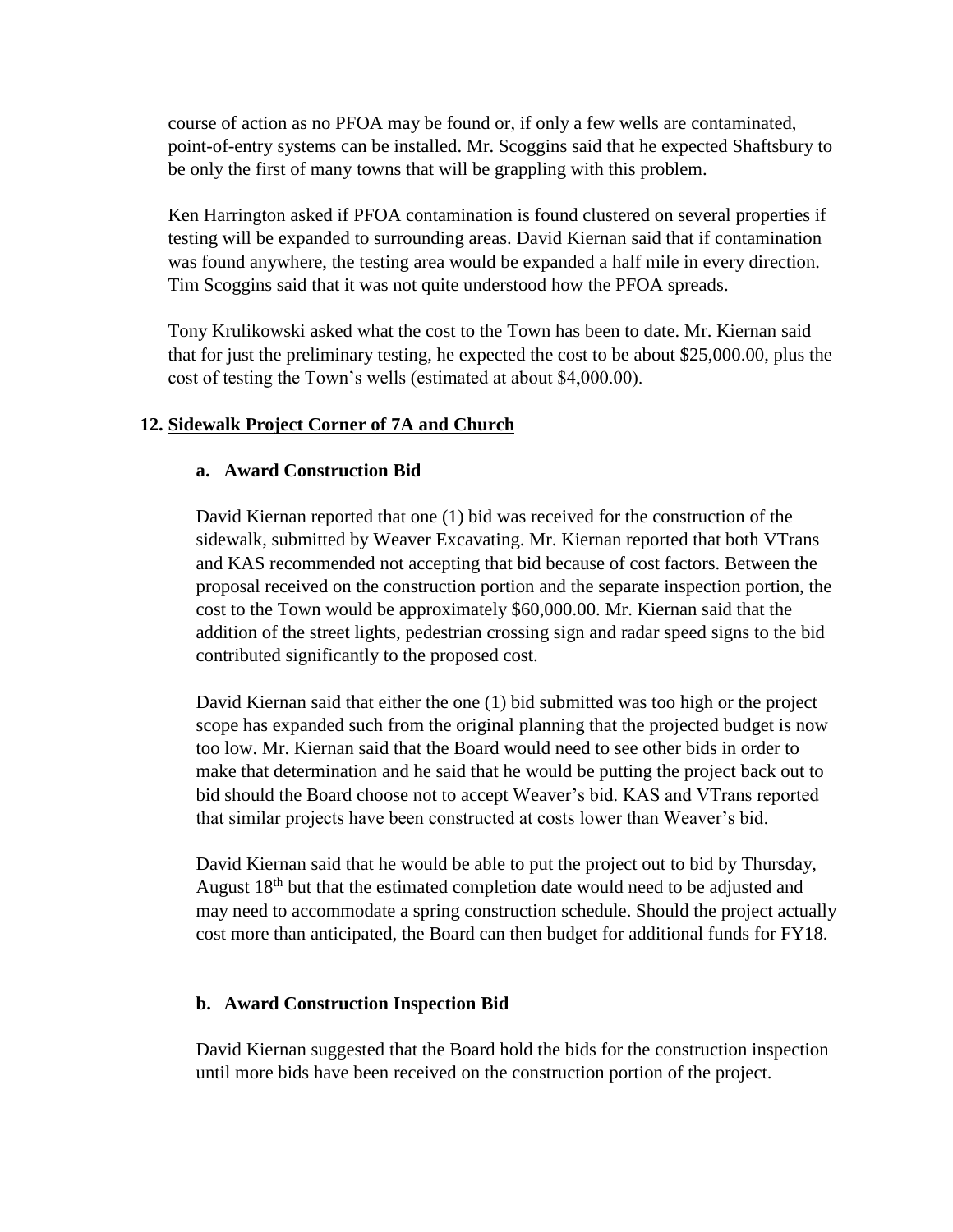Motion: Art Whitman moved the Board not accept the bid from Weaver Excavating upon recommendation by VTrans and KAS because it is too high. Mitch Race seconded.

5-0-0 Motion approved.

Motion: Art Whitman moved to hold off on the bids for construction inspection until the construction bid is awarded. Mitch Race seconded.

5-0-0 Motion approved.

Tim Scoggins asked where the bid is advertised. David Kiernan said that he will put it in the paper and it will also be advertised to large construction companies. All prospective bidders must be VTrans certified and will be advertised on their website as well.

# **13. Elm Street Speed Limit Change**

Tim Scoggins conducted the first reading of the proposed Elm Street speed limit change to the Selectboard by stating that the speed limit will be changed from 35 mph to 25 mph and proper speed limit signs will be posted. David Kiernan said that there will need to be three (3) readings of the proposed ordinance and it will also be advertised in the Bennington Banner and on the Town's website. Mr. Scoggins went on to say that the Board has the authority to set the speed limit, the speed limit is being changed due to the characteristics and residential nature of the roadway, penalties for speeding will be enforced according to State law and the State Police and County Sheriff have the authority to enforce the speed limit.

Motion: Mitch Race moved to formally adopt the ordinance lowering the speed limit on Elm Street from 35 mph to 25 mph. Tony Krulikowski seconded.

5-0-0 Motion approved.

### **14. Town Administrator's Report**

David Kierrnan reported that there is a meeting on Thursday, August 24<sup>th</sup> regarding SWIP to go through the first year of the Bennington County Solid Waste plan and review the rules and organization of the SWIP team. David Kiernan said that Mitch Race is one of Shaftsbury's liaisons but cannot make the meeting. Tony Krulikowski is the other liaison and can attend. David Kiernan said that he will also be attending due to discussions related to transfer stations.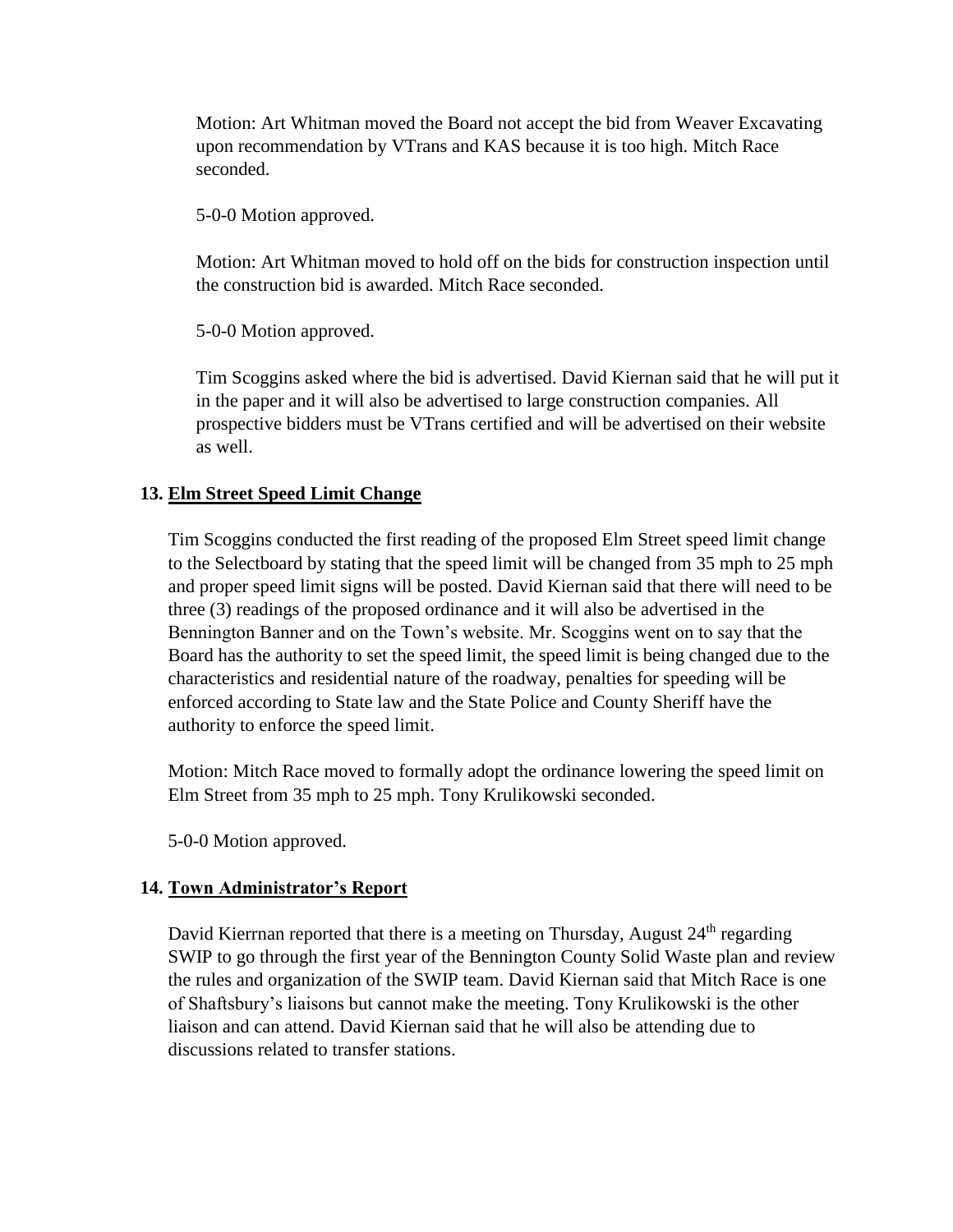### **15. Other Business**

NONE

# **16. Review of Action Items**

7/5/16 Water Board Meeting:

- Jim McGinnis will provide copy of North Bennington Water Regulations to fold into Shaftsbury Regulations – **Tim Scoggins said that he is still working on this and has reached out to Steve Goodrich in North Bennington.**
- Jim McGinnis to speak with Town Tax Collector about possibly foreclosing on a property due to a delinquent water bill – **Tim Scoggins said that the Board should remind Jim McGinnis to follow up on this.**

7/5/16 Regular Meeting:

- Corey Drive will look into fitting into road projects for upcoming budget year
- David Kiernan will generate cost estimate on park safety improvements needed in next 30 days – **Mr. Kiernan reported that he estimated \$10,000.00 for materials for Cleveland Avenue and would use the road crew for labor. Equipment at Howard Park would be moved and stored for the time being. Mr. Kiernan said that he has two (2) bids on the wood fiber. The wood fiber would be laid down after the road crew digs down under the equipment and lays some road fabric as a base.**

**Tim Scoggins said that the short-term plan is to make the Cleveland Park safer and the long-term goals are to select what equipment will remain at Howard Park and to determine what to do with the pond. David Kiernan said that if the equipment is moved, the pond could be allowed to grow over and returned to a more natural state. Efforts to drain the pond would be costly.**

**Mitch Race asked about the new well at Howard Park and David Kiernan said that the system was turning itself off periodically. Mr. Kiernan said that he was in touch with the engineer and hoped to have some answers soon. Ken Harrington asked if it was equipment failure or design failure and David Kiernan said that he would need to speak with a representative of Mance Engineering before making that determination.**

8/15/16 Regular Meeting:

- David Kiernan - what are the consequences of a property owner refusing PFOA testing?